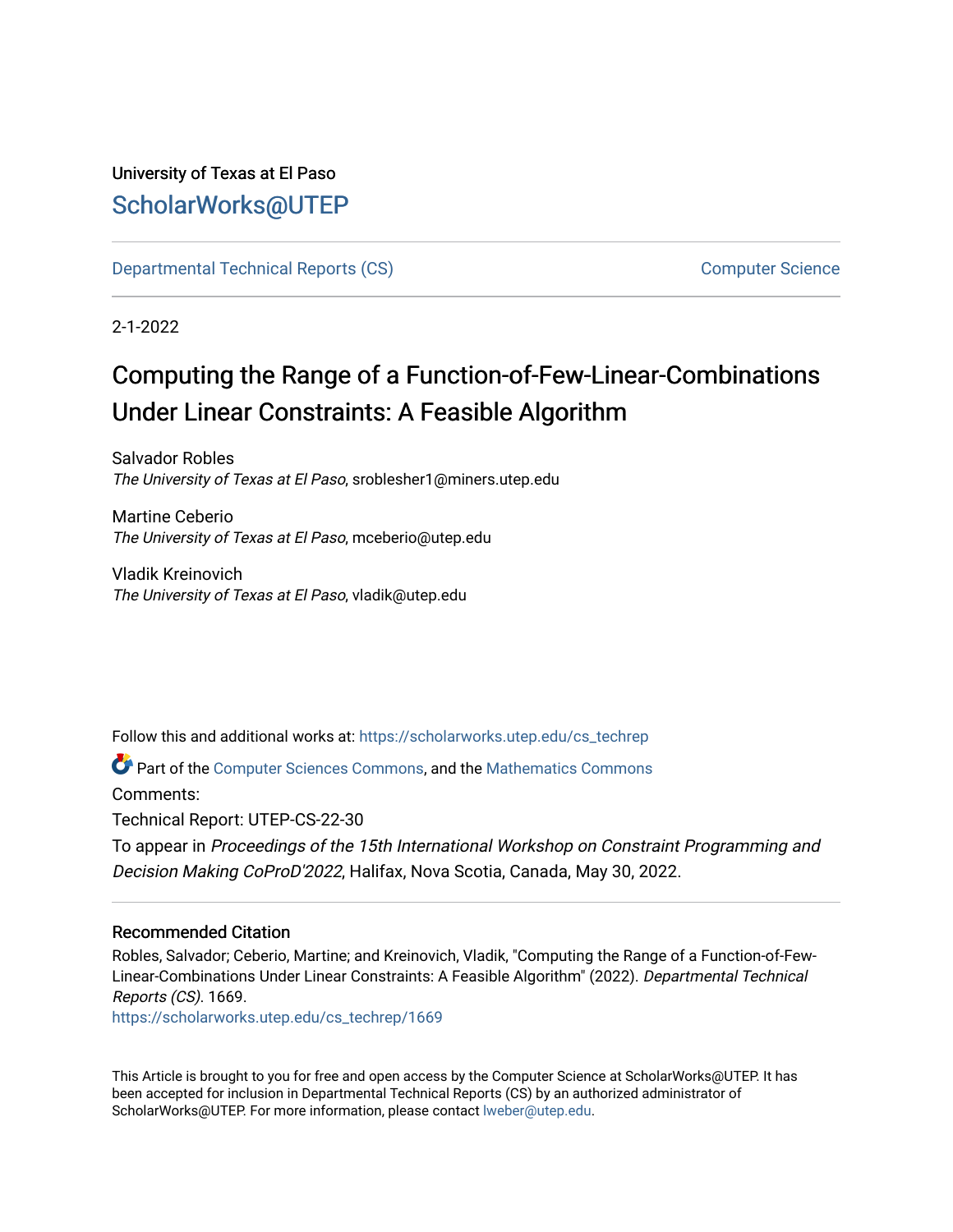## Computing the Range of a Function-of-Few-Linear-Combinations Under Linear Constraints: A Feasible Algorithm

Salvador Robles, Martine Ceberio, and Vladik Kreinovich

Abstract In many practical situations, we need to find the range of a given function under interval uncertainty. For nonlinear functions – even for quadratic ones – this problem is, in general, NP-hard; however, feasible algorithms exist for many specific cases. In particular, recently a feasible algorithm was developed for computing the range of the absolute value of a Fourier coefficient under uncertainty. In this paper, we generalize this algorithm to the case when we have a function of a few linear combinations of inputs. The resulting algorithm also handles the case when, in addition to intervals containing each input, we also know that these inputs satisfy several linear constraints.

#### 1 Formulation of the Problem

First case study: Fourier transform. In many application areas, an important data processing technique is Fourier transform, that transforms, e.g., the values  $x_0, x_1, \ldots, x_{n-1}$  of a certain quantity at several moments of time into values

$$
X_k = \sum_{i=0}^{n-1} x_i \cdot \exp\left(-i \cdot \frac{2\pi \cdot k \cdot i}{n}\right),
$$

where  $i \stackrel{\text{def}}{=} \sqrt{-1}$ . These values are known as *Fourier coefficients*.

Since  $\exp(i \cdot x) = \cos(x) + i \cdot \sin(x)$ , the value  $X_k$  can be written as  $X_k = A_k + i \cdot B_k$ , where

Salvador Robles, Martine Ceberio, and Vladik Kreinovich

Department of Computer Science, University of Texas at El Paso, 500 W. University El Paso, TX 79968, USA

e-mail: sroblesher1@miners.utep.edu, mceberio@utep.edu, vladik@utep.edu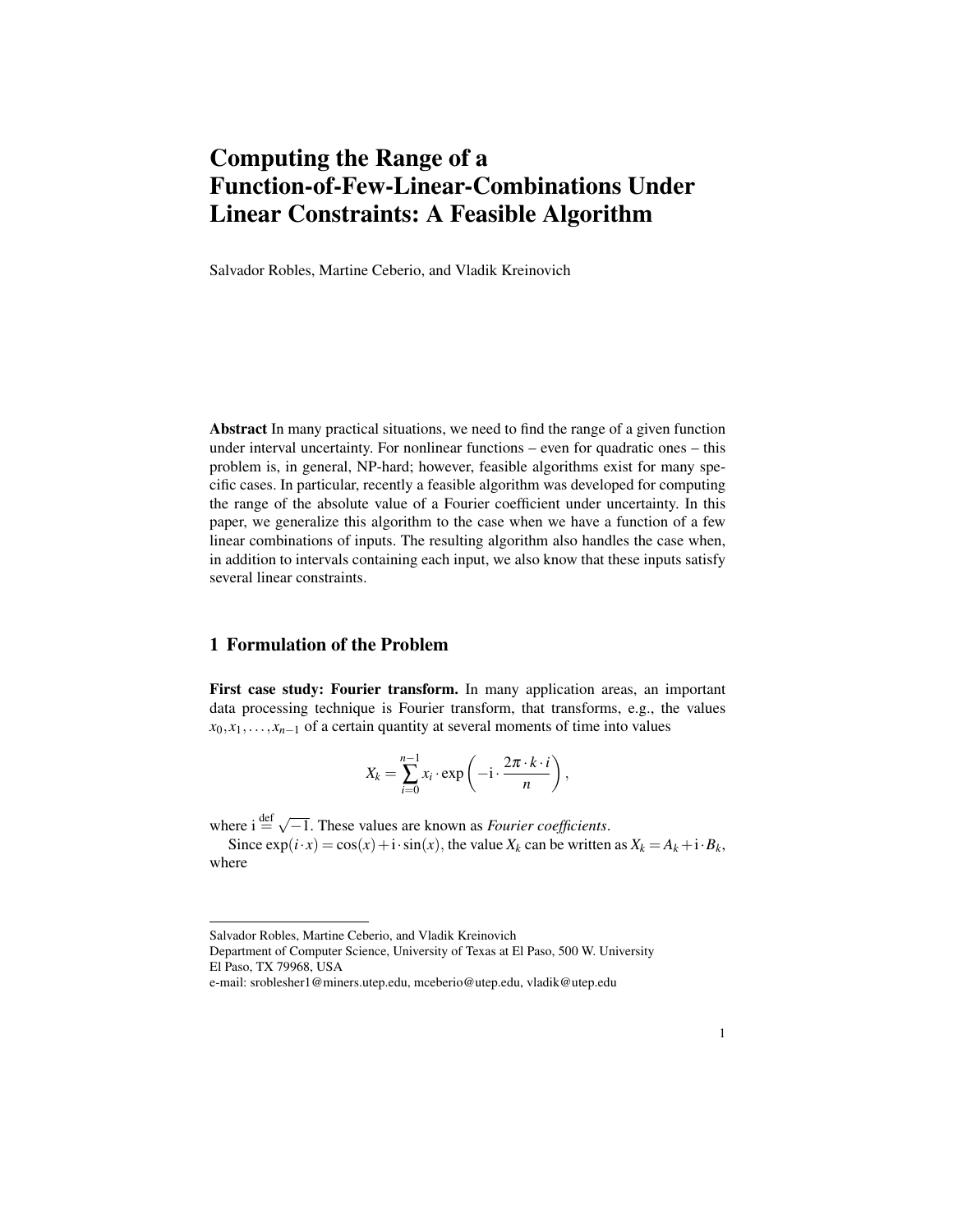2 Salvador Robles, Martine Ceberio, and Vladik Kreinovich

$$
A_k = \sum_{i=0}^{n-1} x_i \cdot \cos\left(i \cdot \frac{2\pi \cdot k \cdot i}{n}\right) \text{ and } B_k = -\sum_{i=0}^{n-1} x_i \cdot \sin\left(i \cdot \frac{2\pi \cdot k \cdot i}{n}\right).
$$

In addition to the real part  $A_k$  and imaginary part  $B_k$  of each Fourier coefficient, it is also important to know the absolute value (modulus)  $M_k \stackrel{\text{def}}{=} |X_k| = \sqrt{A_k^2 + B_k^2}$  of each Fourier coefficient.

Need for interval uncertainty. The values  $x_i$  come from measurements, and measurements are never absolutely exact: the measurement result  $\tilde{x}_i$  is, in general, dif-<br>ferent from the actual (unknown) value x, of the corresponding quantity; see e.g. ferent from the actual (unknown) value  $x_i$  of the corresponding quantity; see, e.g., [8]. In many practical situations, the only information that we have about the measurement error  $\Delta x_i \stackrel{\text{def}}{=} \tilde{x}_i - x_i$  is the upper bound  $\Delta_i$  on its absolute value:  $|\Delta x_i| \leq \Delta_i$ .<br>In such situations, ofter the massurement, the only information that we have about In such situations, after the measurement, the only information that we have about the actual value  $x_i$  is that this value belongs to the interval  $[\underline{x}_i, \overline{x}_i]$ , where  $\underline{x}_i = \widetilde{x}_i - \Delta_i$ <br>and  $\overline{x}_i = \widetilde{x}_i + \Delta_i$ ; see e.g. [4, 6, 7] and  $\bar{x}_i = \tilde{x}_i + \Delta_i$ ; see, e.g., [4, 6, 7].

Need to estimate the ranges under interval uncertainty. In general, processing data  $x_0, \ldots, x_{n-1}$  means applying an appropriate algorithm  $f(x_0, \ldots, x_{n-1})$  to compute the desired value  $y = f(x_0, \ldots, x_{n-1})$ .

In the case of interval uncertainty, for different possible values  $x_i \in [\underline{x}_i, \overline{x}_i]$  we have, in general, different possible values of  $y = f(x_0, \ldots, x_{n-1})$ . It is therefore desirable to find the range of possible values of *y*:

$$
[\underline{y}, \overline{y}] \stackrel{\text{def}}{=} \{ f(x_0, \dots, x_{n-1}) : x_i \in [\underline{x}_i, \overline{x}_i] \text{ for all } i \}. \tag{1}
$$

In particular, it is desirable to compute such ranges for the values  $A_k$ ,  $B_k$ , and  $M_k$ corresponding to Fourier transform.

**Ranges of Fourier coefficients: what is known.** The values  $A_k$  and  $B_k$  are linear functions of the quantities  $x_i$ , and for a linear function

$$
y = c_0 + \sum_{i=0}^{n-1} c_i \cdot x_i,
$$

the range is easy to compute: this range is equal to  $[\tilde{y} - \Delta, \tilde{y} + \Delta]$ , where

$$
\widetilde{y} = c_0 + \sum_{i=0}^{n-1} c_i \cdot \widetilde{x}_i \text{ and } \Delta = \sum_{i=0}^{n-1} |c_i| \cdot x_i.
$$

The problem of computing the range of  $M_k$  – or, what is equivalent, the range of its square  $M_k^2$  – is more complicated, since  $M_k^2$  is a quadratic function of the inputs, and, in general, for quadratic functions, the problem of computing the range under interval uncertainty is NP-hard; see, e.g., [5]. However, for the specific case of  $M_k^2$ , feasible algorithms – i.e., algorithms that compute the range in time limited by a polynomial of *n* – are known; see [2].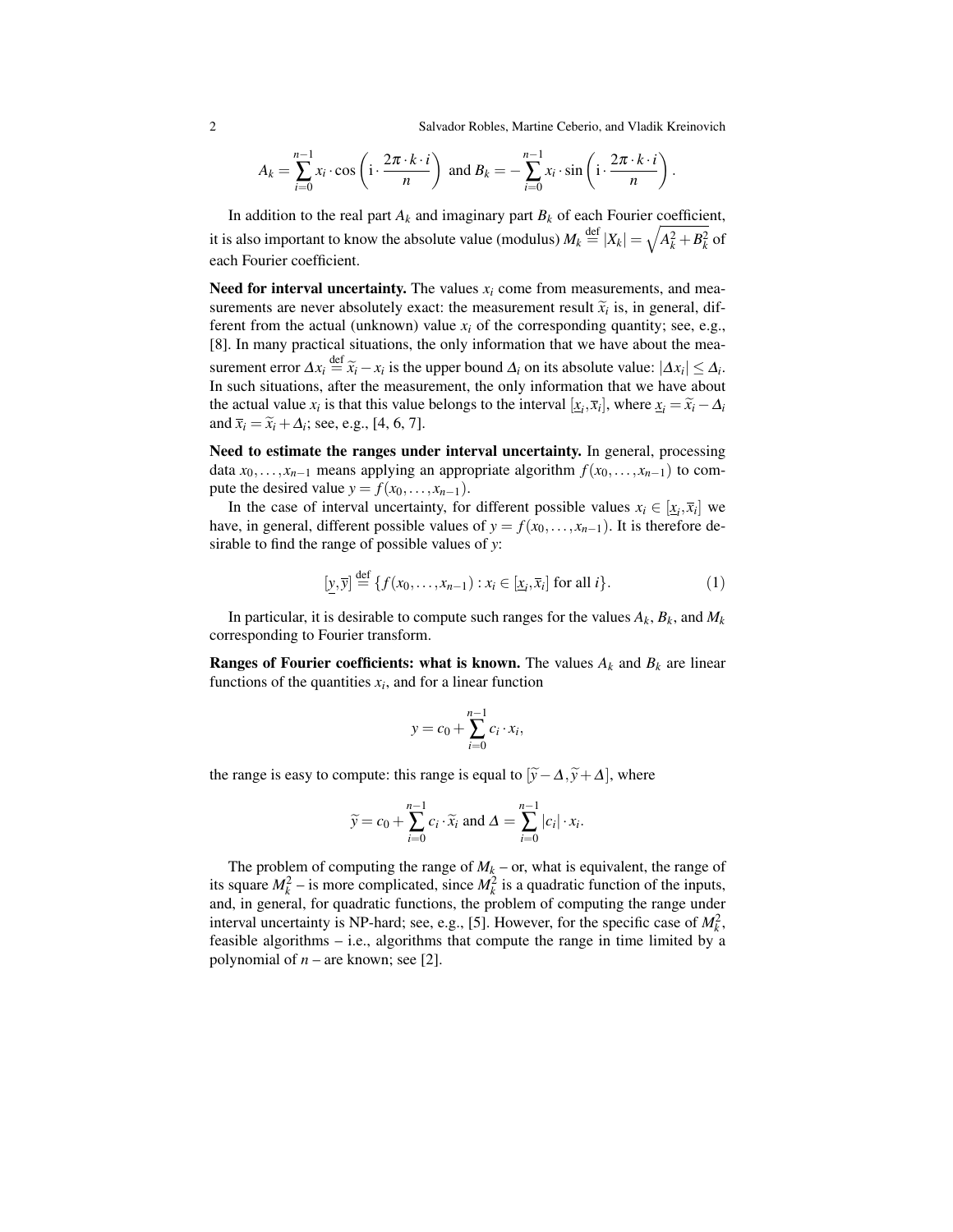Computing the Range of a Function-of-Few-Linear-Combinations 3

**Need to take constraints into account.** In addition to knowing the ranges  $[\underline{x}_i,\overline{x}_i]$  for each quantity  $x_i$ , we also often know that the actual values  $x_i$  do not change too fast, i.e., e.g., that the consequent values  $x_i$  and  $x_{i+1}$  cannot change by more than some small value  $\varepsilon > 0$ :  $|x_{i+1} - x_i| \le \varepsilon$ , i.e., equivalently,  $-\varepsilon \le x_{i+1} - x_i \le \varepsilon$ .

Motivation: second case study. In the previous example, we had a nonlinear function – namely, the sum of two squares – applied to linear combinations of the inputs. There is another important case when a nonlinear function is applied to such a linear combination: data processing in an artificial neural network, where a nonlinear function  $s(z)$  – known as *activation function* – is applied to a linear combination  $z = \sum_{n=1}^{n-1}$  $\sum_{i=0}^{n} w_i \cdot x_i + w_0$  of the inputs  $x_0, \ldots, x_{n-1}$ , resulting in the output signal  $y = s \left(\sum_{n=1}^{n-1} \right)$  $\sum_{i=0}^{n-1} w_i \cdot x_i + w_0$  ; see, e.g., [1, 3]. In this case, we may also be interested in finding the range of the possible values of *y* when we know intervals of possible values of the inputs  $x_i$  – and maybe, as in the previous case, some additional constraints on the inputs.

General formulation of the problem. In both cases studies, we have a function  $f(x_0,...,x_{n-1})$  which has the form

$$
f(x_0, \dots, x_{n-1}) = F(y_1, \dots, y_k),
$$
\n(2)

where *k* is much smaller than *n* (this is usually denoted by  $k \ll n$ ) and each  $y_j$  is a linear combination of the inputs

$$
y_j = \sum_{i=0}^{n-1} w_{j,i} \cdot x_i + w_{j,0}.
$$
 (3)

- In the Fourier coefficient case,  $k = 2$ , and  $F(y_1, y_2) = \sqrt{y_1^2 + y_2^2}$ .
- In the case of a neuron,  $k = 1$ , and  $F(y_1)$  is the activation function.

We know the intervals  $[x_i, \bar{x}_i]$  of possible values of all the inputs  $x_i$ , and we may also know some linear constraints of the input values, i.e., constraints of the form

$$
\sum_{i=0}^{n-1} c_{a,i} \cdot x_i \le c_{a,0}, \ c_{b,0} \le \sum_{i=0}^{n-1} c_{b,i} \cdot x_i, \text{ or } \sum_{i=0}^{n-1} c_{d,i} \cdot x_i = c_{d,0}, \tag{4}
$$

for some constants  $c_{a,i}$ ,  $c_{b,i}$ , and  $c_{d,i}$ , and we want to find the range  $[y, \overline{y}]$  of the function (3) under all these constraints – interval constraints  $x_i \in [\underline{x}_i, \overline{x}_i]$  and additional constraints (4), i.e., we want to find the following interval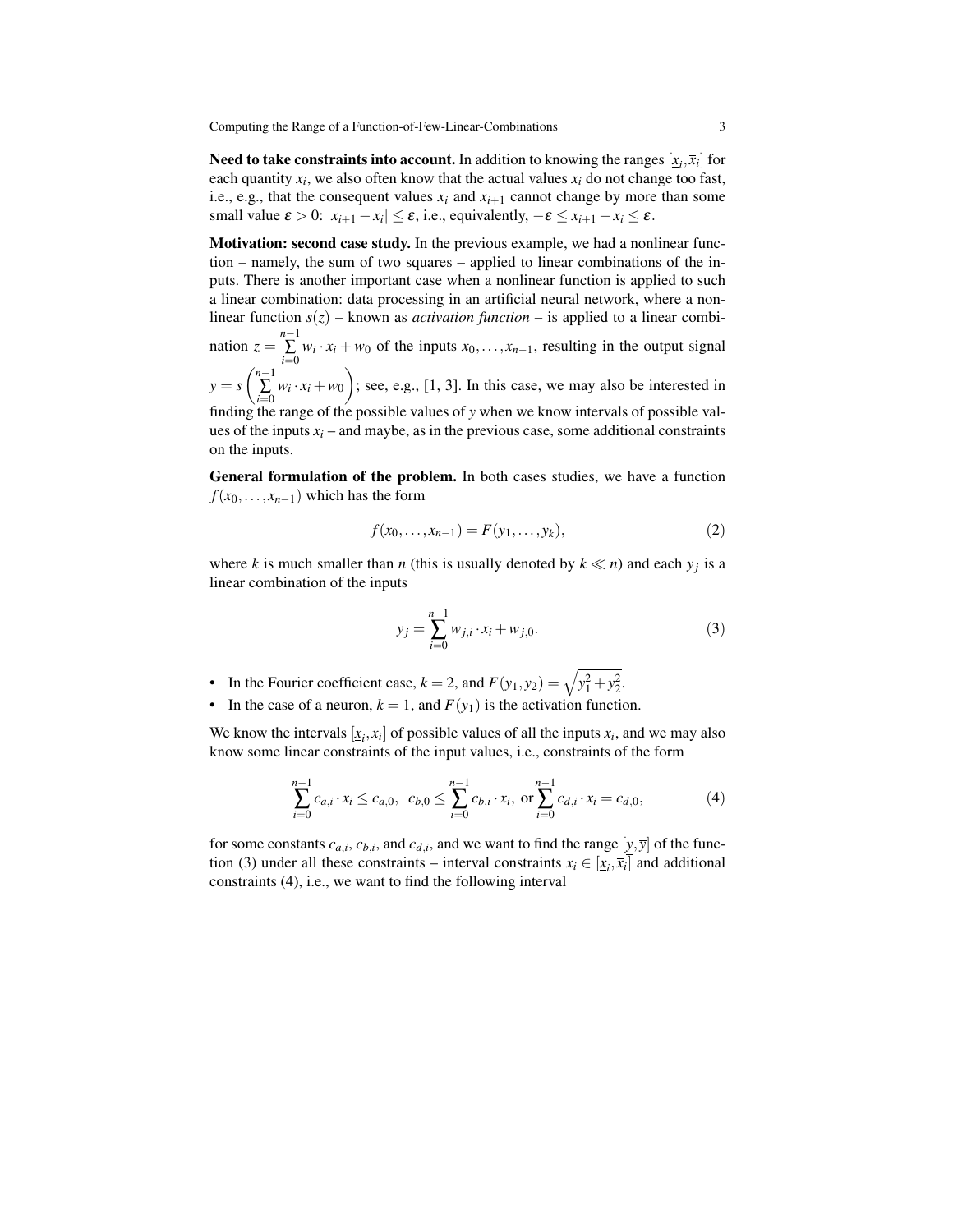$$
[\underline{y}, \overline{y}] = \left\{ F\left(\sum_{i=0}^{n-1} w_{0,i} \cdot x_i + w_{0,0}, \dots, \sum_{i=0}^{n-1} w_{n-1,i} \cdot x_i + w_{n-1,0}\right) : x_i \in [\underline{x}_i, \overline{x}_i], \right\}
$$

$$
\sum_{i=0}^{n-1} c_{a,i} \cdot x_i \le c_{a,0}, \quad c_{b,0} \le \sum_{i=0}^{n-1} c_{bi} \cdot x_i, \sum_{i=0}^{n-1} c_{d,i} \cdot x_i = c_{d,0} \right\}.
$$

$$
(5)
$$

In this paper, we design a feasible algorithm that computes the desired range – under some reasonable conditions on the function  $F(y_1,..., y_k)$ .

#### 2 Analysis of the Problem and the Resulting Algorithm

What are reasonable conditions on the function  $F(y_1,..., y_k)$ : discussion. We want to come up with a feasible algorithm for computing the desired range of the function  $f(x_0,...,x_{n-1})$ . In general, in computer science, feasible means that the computation time *t* should not exceed a polynomial of the size of the input, i.e., equivalently, that  $t \le v \cdot n^p$  for some values *v* and  $p$  – otherwise, if this time grows faster, e.g., exponentially, for reasonable values *n*, we will require computation times longer than the lifetime of the Universe; see, e.g., [5]. For computations with real numbers, it is also reasonable to require that the value of the function does not grow too fast – i.e., that it is bounded by a polynomial of the values of the inputs.

It is also necessary to take into account that, in general, the value of a real-valued function can be only computed with some accuracy  $\varepsilon > 0$ , and that the inputs  $x_i$  can also only be determined with some accuracy  $\delta > 0$ . Thus, it is also reasonable to require that:

- the time needed to compute the function with accuracy  $\varepsilon$  is bounded by some polynomial of  $\varepsilon$  (and of the values of the inputs), and
- that the accuracy  $\delta$  with which we need to know the inputs to compute the value of the function with desired accuracy  $\varepsilon$  should also be bounded from below by some polynomial of  $\varepsilon$  (and of the values of the inputs).

To make sure that the function  $f(x_0,...,x_{n-1})$  has these "regularity" properties, we need to restrict ourselves to functions  $F(y_1,..., y_k)$  that have similar regularity properties – otherwise, if even computing a single value  $F(y_1,..., y_k)$  is not feasible, we cannot expect computation of the range of this function to be feasible either. Thus, we arrive at the following definition.

**Definition 1.** Let  $T \stackrel{\text{def}}{=} (v_F, p_F, v_a, p_a, q_a, t_c, p_c, q_c)$  be a tuple of real numbers. We say *that a function*  $F(y_1,..., y_k)$  *is T*-regular *if the following conditions are satisfied:* 

- *for all inputs*  $y_j$ *, we have*  $|F(y_1,..., y_k)| \le v_F \cdot (\max |y_j|)^{p_v}$ ;
- *for each*  $\varepsilon > 0$ *, if*  $|y_j y'_j| \leq \delta \stackrel{\text{def}}{=} v_a \cdot (\max |y_j|)^{p_a} \cdot \varepsilon^{q_a}$ *, then*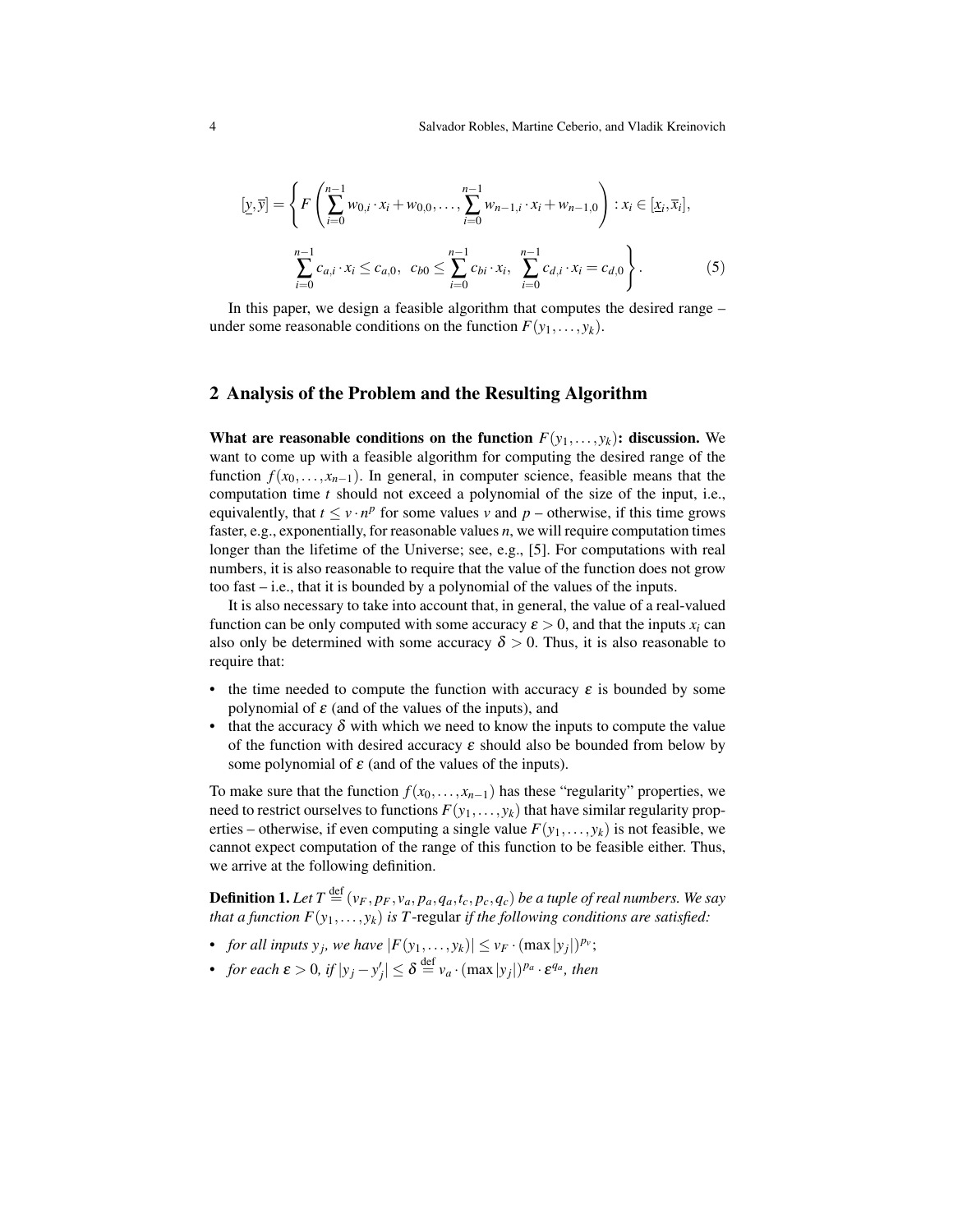Computing the Range of a Function-of-Few-Linear-Combinations 5

$$
|F(y_1,\ldots,y_k)-F(y'_1,\ldots,y'_k)|\leq \varepsilon;
$$

• *there exists an algorithm that, give inputs*  $y_j$  *and*  $\varepsilon > 0$ *, computes the value F*(*y*<sub>1</sub>,...,*y*<sub>*k*</sub>) *with accuracy*  $\epsilon > 0$  *in time*  $T_f(y_1,...,y_k) \le t_c \cdot (\max|y_j|)^{p_c} \cdot \epsilon^{q_c}$ .

*Comment.* One can easily check that the Fourier-related function  $F(y_1, y_2)$  =  $\sqrt{y_1^2 + y_2^2}$  is *T*-regular for an appropriate tuple *T*.

**Definition 2.** Let T be a tuple, let  $F(y_1,..., y_k)$  be a T-regular function, and let W, *X and* ε *be real numbers. By a* problem of computing the range of a function-offew-linear-combinations under linear constraints*, we mean the following problem. Given:*

- *a function* (2)-(3), where  $|w_{j,i}| \leq W$  for all *i* and *j*,
- *n* intervals  $[x_i, \bar{x}_i]$  for which  $|\underline{x}_i| \leq X$  and  $|\bar{x}_i| \leq X$  for all i, and
- *• m linear constraints (4),*

*compute the*  $\varepsilon$ -approximation to the range  $[\mathbf{v}, \mathbf{v}]$  of this function for all tuples of *values x<sup>i</sup> from the given intervals that satisfy the given constraints.*

Proposition. *For each tuple T , for each T -regular function, and for each selections of values W, X, and* ε*, there exists a feasible algorithm for computing the range of a function-of-few-linear-combinations under linear constraints.*

*Comment.* In other words, we have an algorithm that finishes computations in time bounded by a polynomial of *n* and *m*.

**Proof.** Since  $|\underline{x}_i| \leq X$  and  $|\overline{x}_i| \leq X$ , we conclude that for all values  $x_i \in [\underline{x}_i, \overline{x}_i]$ , we have  $|x_i| \leq X$ . Since  $|w_{j,i}| \leq W$ , from the formula (3), we conclude that

$$
|y_j| \le n \cdot W \cdot X + W,
$$

hence max  $|y_j| \leq n \cdot W \cdot X + W$ .

To compute the value of the function  $F(y_1,..., y_k)$  with the desired accuracy  $\varepsilon$ , we need know each  $y_k$  with accuracy  $\delta$  proportional to  $(\max|y_j|)^{p_a}$ . In view of the above estimate for max  $|y_j|$ , we need  $\delta \sim n^a$ . We can divide each interval

$$
[-(n \cdot W \cdot X + W), n \cdot W \cdot X + W]
$$

of possible values of  $y_j$  into sub-intervals of size  $2\delta$ . There will be

$$
\frac{2(n \cdot W \cdot X + W)}{2\delta} \sim \frac{n}{n^a} = n^{1-a}
$$

such subintervals. By combining subintervals corresponding to each of *k* variables *y*<sub>*j*</sub>, we get  $\sim (n^{1-a})^k = n^{(1-a)\cdot k}$  boxes.

Each side of each box has size  $2\delta$ . Thus, each value  $y_j$  from this side differs from its midpoint  $\tilde{y}_i$  by no more that  $\delta$ . So, by our choice of  $\delta$ , for each point  $y =$  $(y_1, \ldots, y_k)$  from the box, the value  $F(y_1, \ldots, y_k)$  differs from the value  $F(\tilde{y}_1, \ldots, \tilde{y}_k)$ at the corresponding midpoint by no more than  $\varepsilon$ .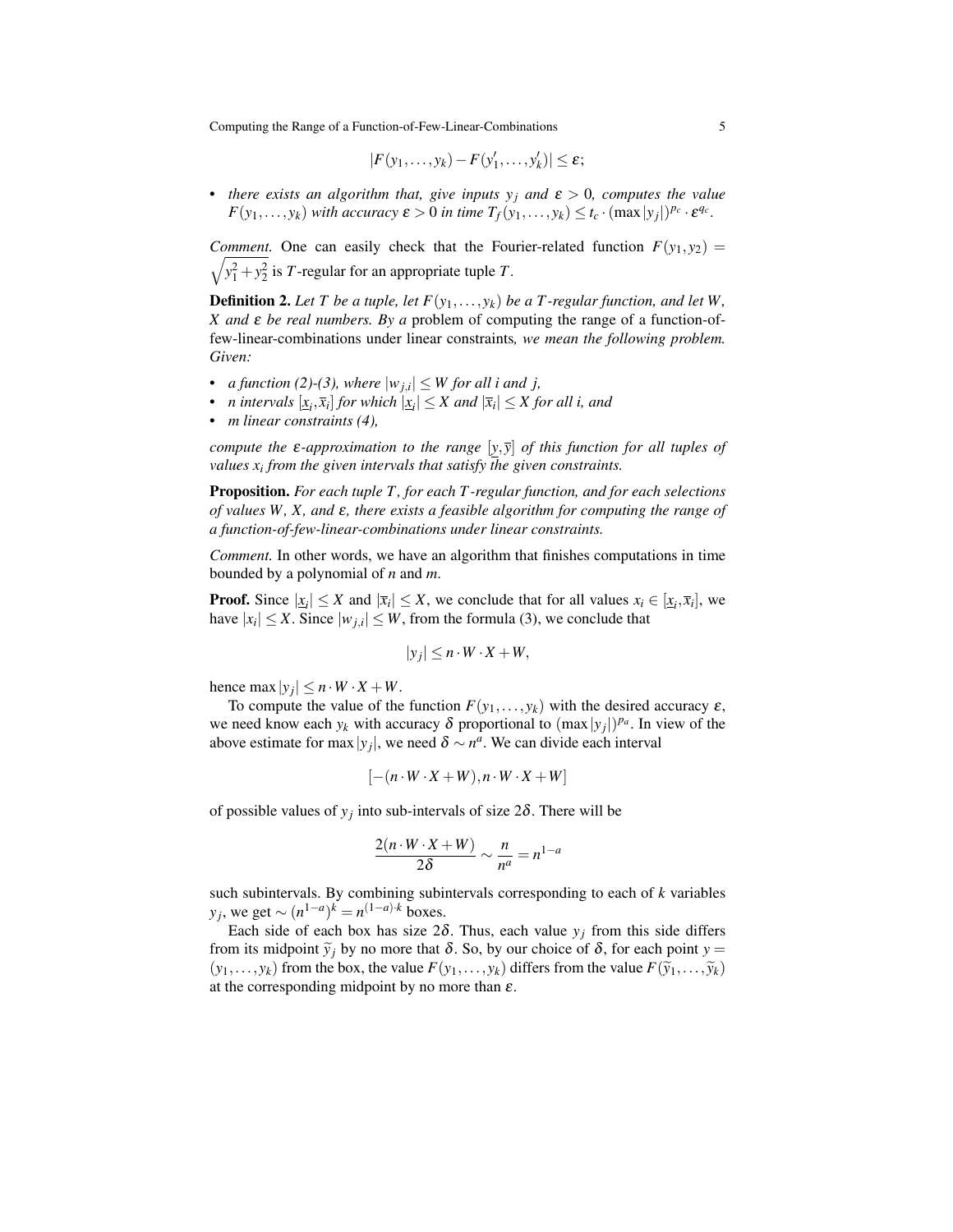Hence, to find the desired range of the function  $f$ , it is sufficient to find the values  $F(\tilde{y}_1,\ldots,\tilde{y}_k)$  at the midpoints of all the boxes that have values *y* satisfying the constraints. Since each value of  $f$  is  $\varepsilon$ -close to one of these midpoint values, the largest possible value of f is  $\varepsilon$ -close to the largest of these midpoint values, and the smallest possible of  $f$  is  $\varepsilon$ -close to the smallest of these midpoint values. Thus, once we know which boxes are possible and which are not, we will be able to compute both endpoints of the desired range with accuracy  $\varepsilon$ .

There are no more than  $\sim n^{(1-a)\cdot k}$  such midpoint values, and computing each value requires  $\sim$  *n<sup>p<sub>c</sub>*</sup> time. So, once we determine which boxes are possible and which are not, we will need computation time  $\sim n^{(1-a) \cdot k} \cdot n^{p_c} = n^{(1-a) \cdot k + p_c}$ .

How can we determine whether a box is possible? Each box

$$
[y_1^-, y_1^+] \times \ldots \times [y_k^-, y_k^+]
$$

is determined by 2*k* linear inequalities  $y_j^-\leq y_j$  and  $y_j\leq y_j^+, j=1,\ldots,k$ . Substituting the expressions (3) into these inequalities, and combining them with *m* constraints (4), we get  $2k + m$  linear constraints that determine whether a box is possible: if all these constraints can be satisfied, then the box is possible, otherwise, the box is not possible. The problem of checking whether a system of linear constraints can be satisfied is known as linear programming. There exist feasible algorithms for solving this problem, e.g., it can be solved in time  $\sim (n + (2k + m)) \cdot n^{1.5}$ ; see, e.g., [9, 10]. Checking this for all  $\sim n^{(1-a)\cdot k}$  boxes requires time  $\sim n^{(1-a)\cdot k} \cdot (n+2k+m) \cdot n^{1.5}$ .

The overall time for our algorithm consists of checking time and time for actual computation, i.e., is bounded by time  $\sim n^{(1-a) \cdot k} \cdot (n+m) \cdot n^{1.5} + n^{(1-a) \cdot k + p_c}$ . This upper bound is polynomial in *n* and *m*.

Thus our algorithm is indeed feasible. The proposition is proven.

#### Acknowledgments

This work was supported in part by the National Science Foundation grants 1623190 (A Model of Change for Preparing a New Generation for Professional Practice in Computer Science), and HRD-1834620 and HRD-2034030 (CAHSI Includes), and by the AT&T Fellowships in Information Technology. It was also supported by the program of the development of the Scientific-Educational Mathematical Center of Volga Federal District No. 075-02-2020-1478, and by a grant from the Hungarian National Research, Development and Innovation Office (NRDI).

The authors are thankful to Michael Beer and Nigel Ward for valuable discussions.